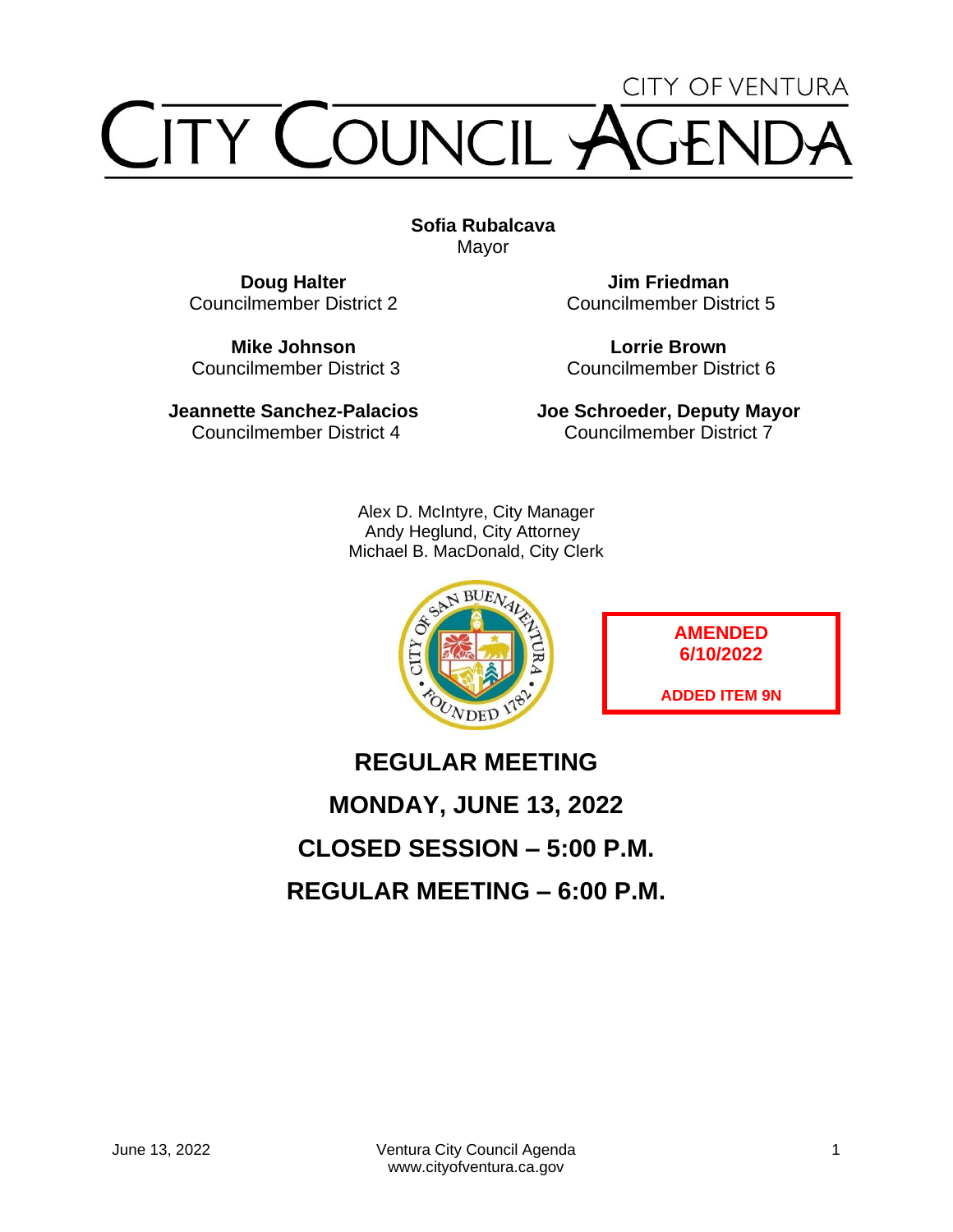#### **PUBLIC PARTICIPATION OPTIONS – VIRTUAL AND IN PERSON OPTIONS**

#### 1. Join a **WebEx meeting LIVE**:

**[https://cityofventura.webex.com/cityofventura/j.php?MTID=m1321a28cd8aad74bd7c125](https://cityofventura.webex.com/cityofventura/j.php?MTID=m1321a28cd8aad74bd7c1250a616391cd) [0a616391cd](https://cityofventura.webex.com/cityofventura/j.php?MTID=m1321a28cd8aad74bd7c1250a616391cd)**

*NOTE: WebEx link only works while meeting is LIVE. After meeting has ended, use the Archived Video link to view the meeting. You may join the WebEx Meeting to provide Public Comment - #5 below.*

Join with only an "audio" connection: **2558 116 5942**

#### **WebEx recommends using Chrome, FireFox or Edge browsers when joining and providing live comment at the meeting. You are encouraged to download the WebEx App.**

- 2. Watch a **live stream** of the meeting at [https://www.cityofventura.ca.gov/718/Videos,](https://www.cityofventura.ca.gov/718/Videos) YouTube at [https://www.YouTube.com/cityofventura/live](https://www.youtube.com/cityofventura/live) or on Cable TV – Channel 15, live and replayed as listed on CAPS media schedule.
- 3. Submit your comments via email **by 4:00 p.m. on the City Council meeting date to allow the comments to be read before the Meeting**. Please submit your comment to the City Clerk using this form [www.cityofventura.ca.gov/publicinput](http://www.cityofventura.ca.gov/publicinput) or send an email to [cityclerk@cityofventura.ca.gov](mailto:cityclerk@cityofventura.ca.gov) (up to 1000 characters) When sending an email, please indicate in the Subject Line, the Agenda item number (i.e. Item No. 8A). Your form/email will be read by City Council and placed into the item's record at the meeting.
- 4. When watching the live stream or WebEx meeting, submit a Public Comment using this form [www.cityofventura.ca.gov/publicinput.](http://www.cityofventura.ca.gov/publicinput) Those emails will be provided to City Council following the meeting.



- 5. **Provide Public Comment Live when attending Virtually: You must attend the WebEx Meeting with audio connected to your computer/device,** you will see Chat feature on your screen. You can write, "I would like to speak on Agenda Item #\_\_" in the Chat feature. During the discussion of that item, the Mayor will call for public comment. The City Clerk will announce those requesting to speak, speakers will be promoted to "panelist" allowing you to turn on your camera. When you are finished, your mic will be muted and your camera disabled. For your audio to work, you MUST connect to the meeting with audio connected on your device – audio only connect will not work for this process. NOTE: When on a cell phone, you may need to scroll your screen to see the chat feature.
- $\Omega$  thand the meeting at  $\mathbf{C}$ ity Hall  $\Box$  Please note that the meeting will be a by hrid meeting 6. **Attend the meeting at City Hall.** Please note that the meeting will be a hybrid meeting, with attendees both in-person and virtually.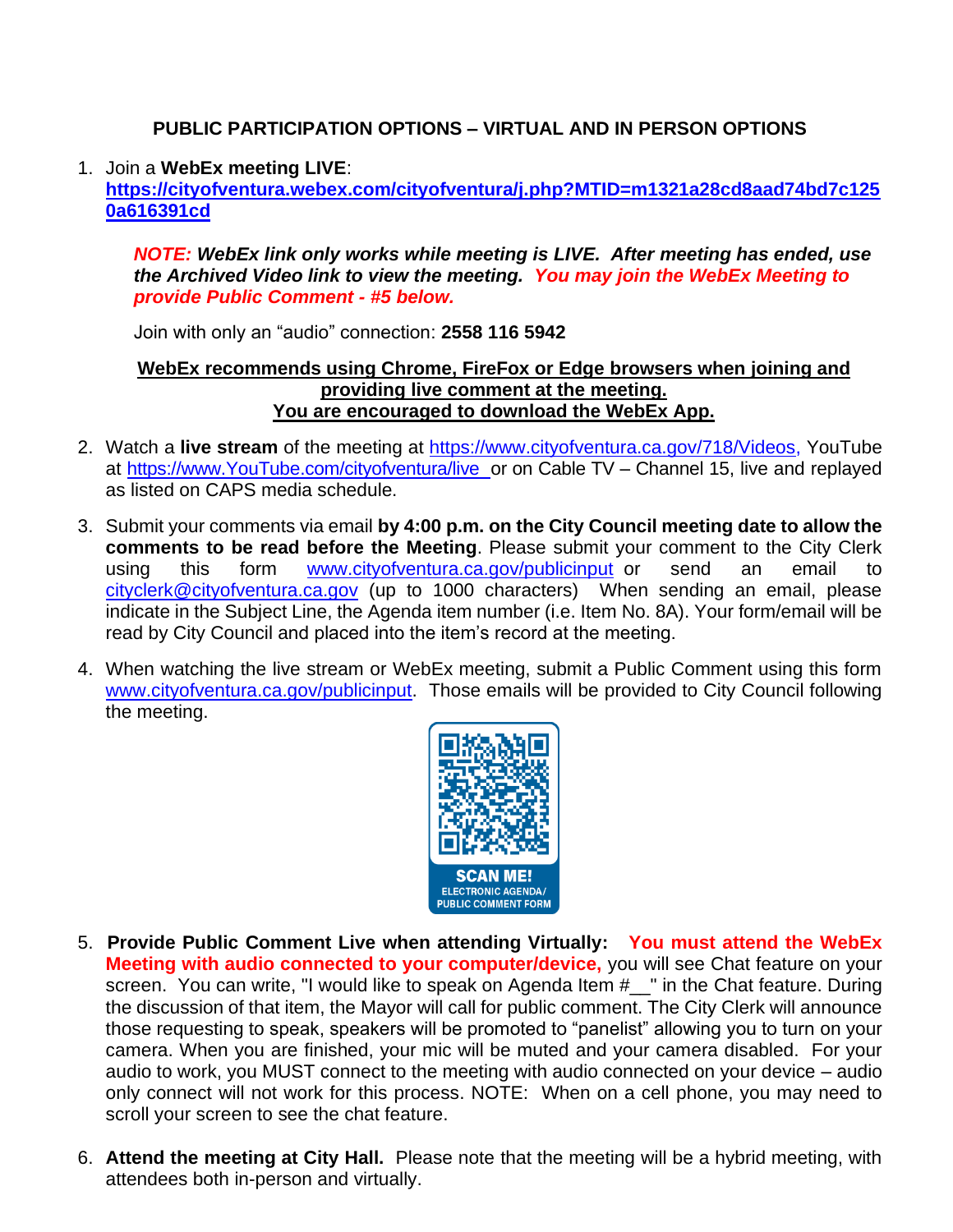**PUBLIC PARTICIPATION OPTIONS to help reduce the spread of COVID-19:**

## **Instructions for CLOSED SESSION ONLY**

**Submit your comments via email by 4:00 p.m. on the City Council meeting date to allow the comments to be read before the Meeting**. Please submit your comment to the City Clerk using this form [www.cityofventura.ca.gov/publicinput](http://www.cityofventura.ca.gov/publicinput) or send an email to [cityclerk@cityofventura.ca.gov](mailto:cityclerk@cityofventura.ca.gov) (up to 1000 characters) When sending an email, please indicate in the Subject Line, the CLOSED SESSION Agenda item number (i.e. Item No. CS4). Your form/email will be read by City Council and placed into the item's record at the meeting.



**The Public can only attend the Public Comments portion of Closed Session VIRTUALLY. Council Chambers are closed for this meeting. Join the Webex Meeting using the URL on page 2, at 4:45 p.m. to provide live Public Comments at the Closed Session.**

Closed Session Meetings are not broadcasted or recorded.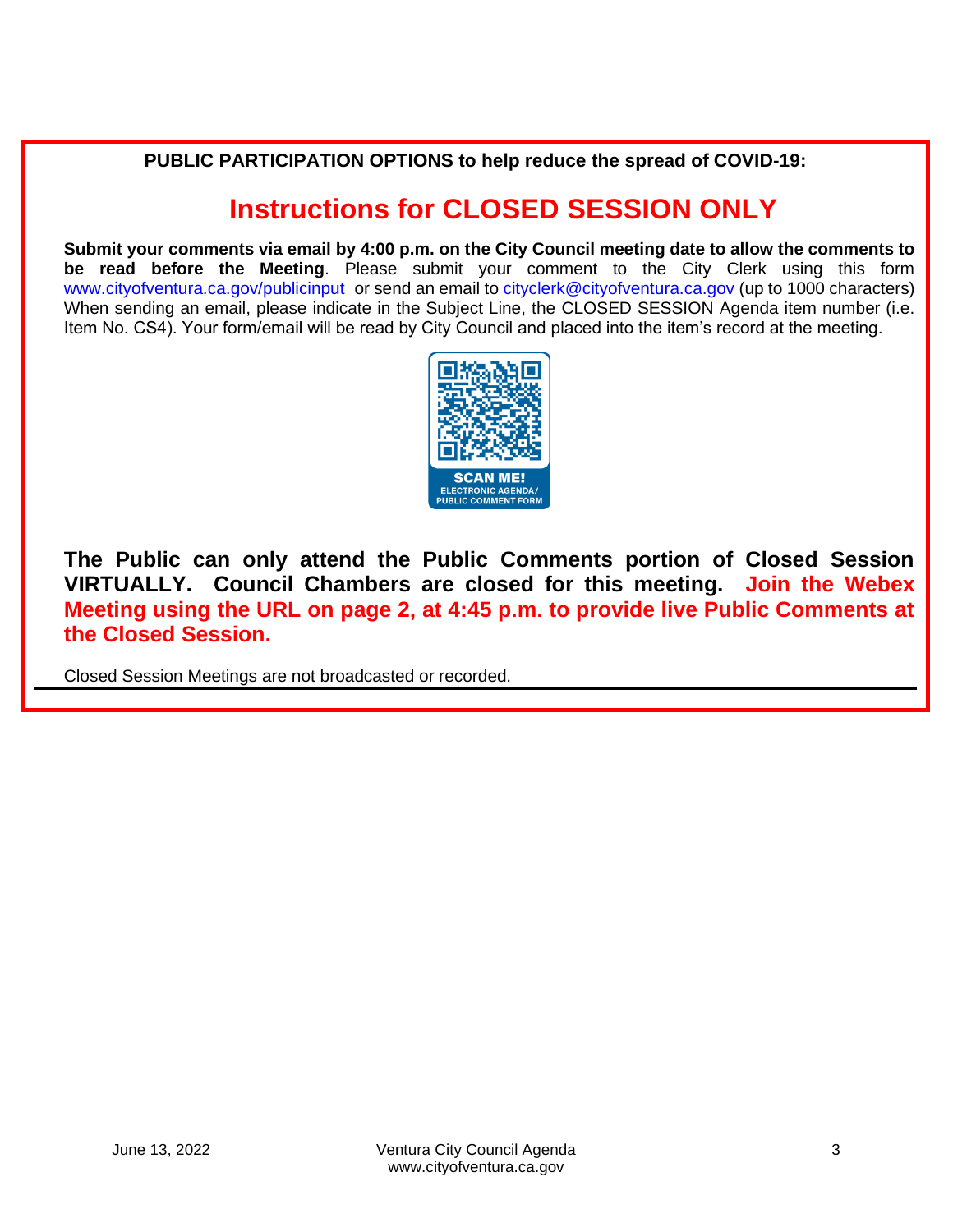The Regular Meetings of the San Buenaventura (Ventura) City Council also serve as regular meetings of the Successor Agency, Public Facilities Financing Authority and Parking Authority when Successor Agency, Public Facilities Financing Authority and Parking Authority items are listed on the agenda.

The public has the opportunity to address the City Council on any item appearing on the agenda. Persons wishing to address the City Council are limited to three minutes on any agenda item with a cumulative total of five minutes for all agenda items, except if there are one or more Successor Agency, Public Facilities Financing Authority and Parking Authority items on the agenda, members of the public shall have an additional total of three minutes on any agenda item with a cumulative total of five minutes for all agenda items to address all Successor Agency, Public Facilities Financing Authority and Parking Authority matters.

At the first regular meeting of the month, City Council has allocated a total of 30 minutes for members of the public to address City Council on items of City business other than scheduled agenda items near the beginning of the agenda and will continue speakers beyond the 30 minutes until the end of the agenda under the heading of "Public Communications". Individuals may not acquire additional time from other speakers during Public Communications but may do so on formal agenda items per City Council Protocols. City Council cannot take action on any items not on the agenda. These items may be referred to staff or scheduled on a future agenda. **Refer to box above on how to submit comments, including public comments, to City Council. You may also scan the QR Code to access the form to submit public comments or comments related to a specific agenda item via email before the meeting or during the meeting.**

Administrative Reports relating to this agenda are available on the City's website – <https://www.cityofventura.ca.gov/AgendaCenter>

Public Hearing Notices and any materials related to an agenda item submitted to the City Council after distribution of the agenda packet (Supplementals) are available on the City's website  $$ <https://www.cityofventura.ca.gov/1236/City-Council-Public-Hearing-NoticesSuppl>

Resource Items for the Public:

- [City Council Protocols](https://www.cityofventura.ca.gov/DocumentCenter/View/7563/City-Council-Protocols) which includes Rules of Decorum for the Public
- [City Council Goals 2021-2022](https://www.cityofventura.ca.gov/DocumentCenter/View/26426/Adopted-City-Council-Goals-2021-2022-02242021)
- [Budget Principles 2021-2022](https://www.cityofventura.ca.gov/DocumentCenter/View/26427/FY-2021-22-Budget-Principles-Adopted-02242021)
- [City Charter](https://library.municode.com/ca/san_buenaventura/codes/code_of_ordinances?nodeId=CH)

In compliance with the Americans with Disabilities Act, if you need assistance to participate in this meeting, please contact the City Clerk's Office at (805) 658-4787 or the California Relay Service at (866) 735-2929. Notification 72 hours prior to the meeting will enable the City to make reasonable arrangements to ensure accessibility to this meeting.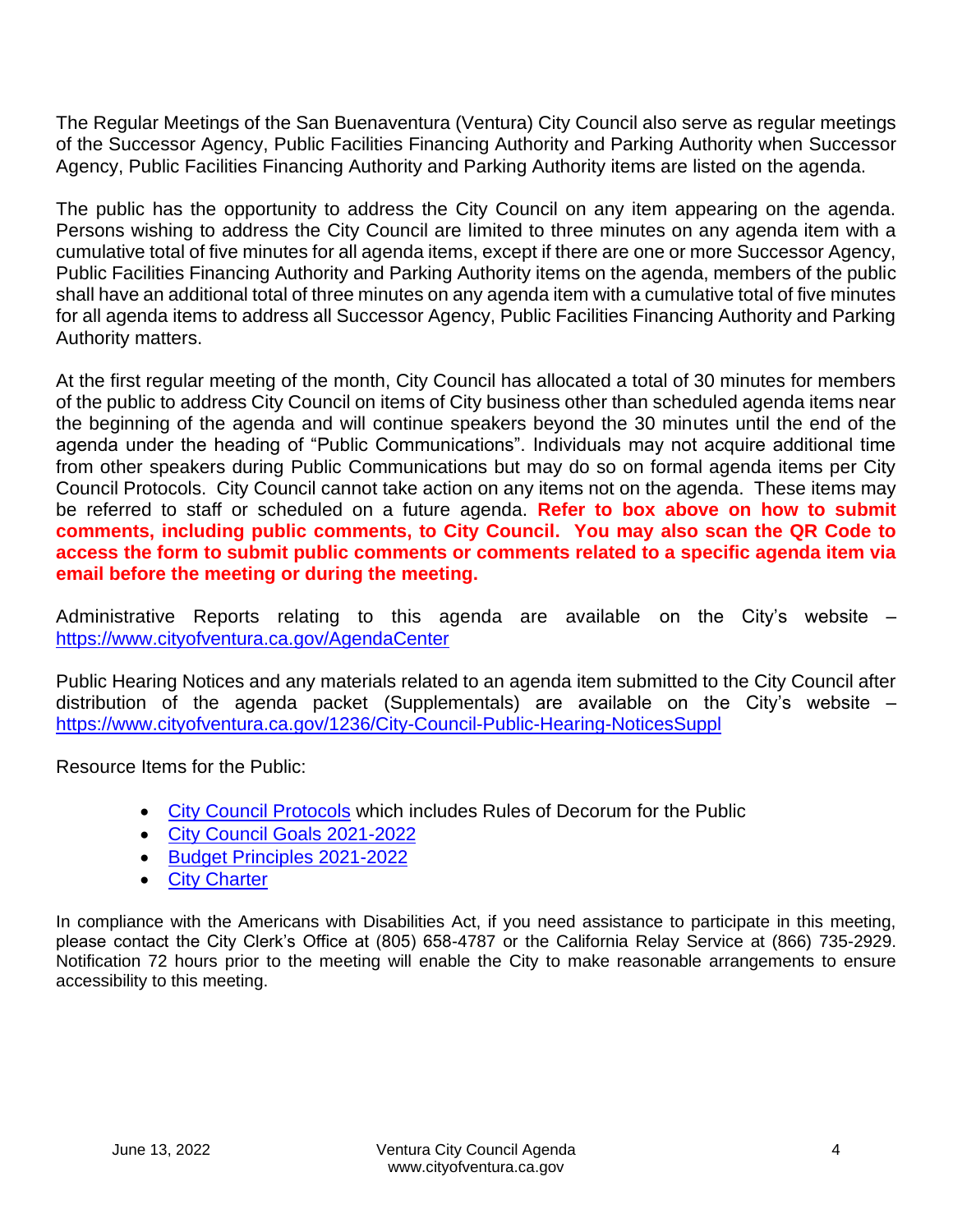## **CS1. CALL TO ORDER – CLOSED SESSION – 5:00 p.m.**

## **CS2. ROLL CALL**

- **CS3. PUBLIC COMMUNICATIONS:** Public comments on Closed Session Items only – may be submitted electronically prior to the closed session starting. **Refer to Page 3 of the Agenda on how to submit your Public Comments electronically to the City Clerk for the Closed Session If you wish to speak at Closed Session, you must join the Webex at 4:45 pm.**
- **CS4. CLOSED SESSION – Teleconference/Video Conference Meeting.** The Public may not participate in the Closed Session, other than for Public Comments.
	- **1. CONFERENCE WITH LEGAL COUNSEL – EXISTING LITIGATION**

Name of Case: Howard v. City of Ventura, et al VCSC Case No.: 56-2021-00561650-CU-PO-VTA Authority: Government Code Section 54956.9(d)(1)

#### **2. CONFERENCE WITH LABOR NEGOTIATORS**

City Negotiators: Alex D. McIntyre, City Manager and Danielle Keys, Human Resources Director

Employee Organizations:

a. Service Employees International Union (SEIU) Local 721 CTW, CLC, representing "G" (General), "S" (Supervisory), and "Q" (Professional) Units b. Ventura Maintenance Employees Association (VMEA)

- c. Ventura Fire Management Association (VFMA)
- d. Ventura City Firefighters' Association (VCFA)
- e. Ventura Police Management Association (VPMA)
- f. Ventura Police Officers' Association (VPOA)
- g. Unrepresented employees

Authority: Government code Section 54957.6

#### **3. CONFERENCE WITH LEGAL COUNSEL – EXISTING LITIGATION**

Significant Exposure to Litigation: One Case Authority: Government Code Section 54956.9(d)(2)

## **CS5. ADJOURNMENT**

Adjourn to Regular Meeting.

\_\_\_\_\_\_\_\_\_\_\_\_\_\_\_\_\_\_\_\_\_\_\_\_\_\_\_\_\_\_\_\_\_\_\_\_\_\_\_\_\_\_\_\_\_\_\_\_\_\_\_\_\_\_\_\_\_\_\_\_\_\_\_\_\_\_\_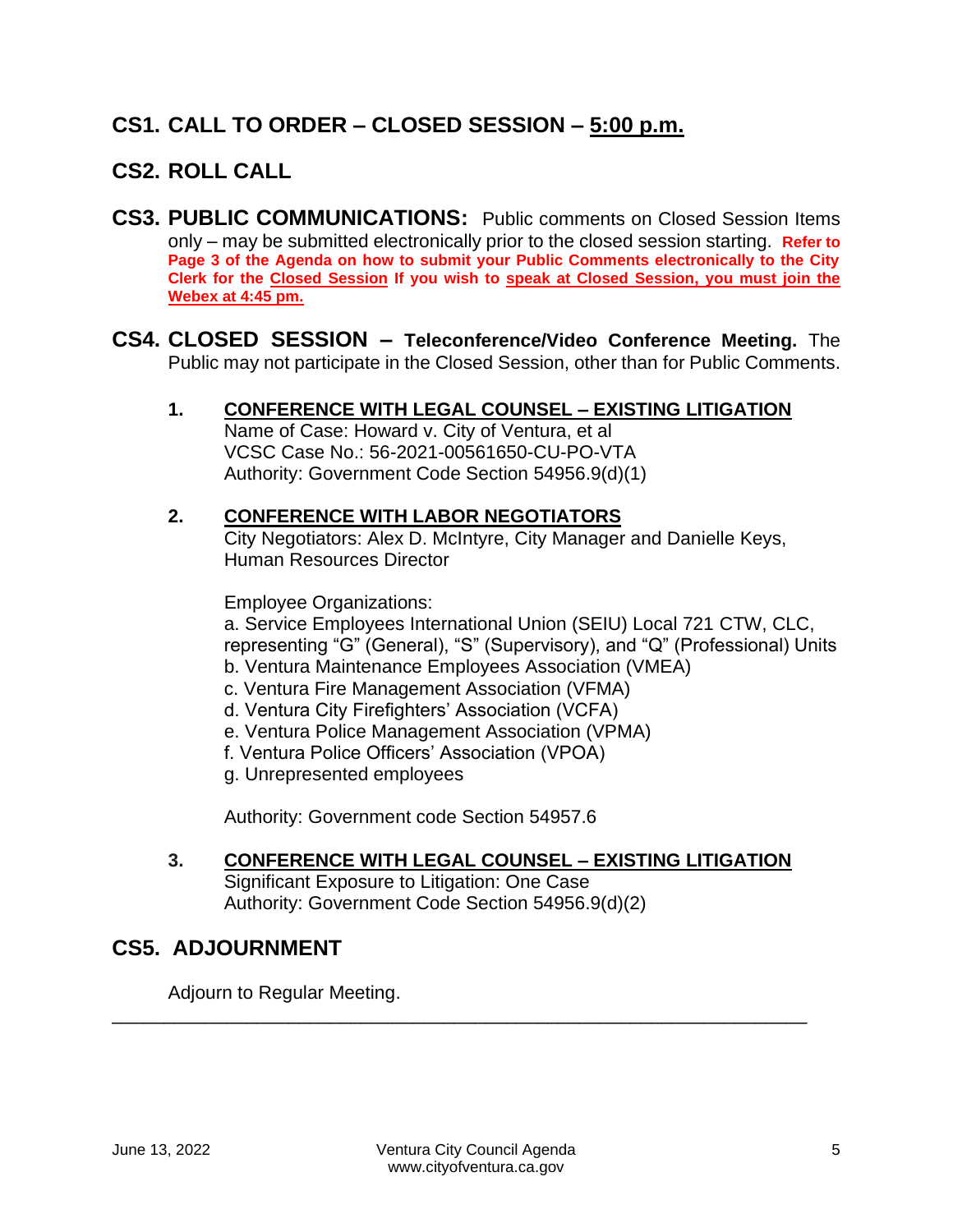- **1. CALL TO ORDER – REGULAR SESSION – 6:00 p.m.**
- **2. ROLL CALL**
- **3. PLEDGE OF ALLEGIANCE**

## **4. SPECIAL PRESENTATIONS AND ANNOUNCEMENTS**

- **4A. Student Intern Presentation**
- **4B. Ventura Climate Coalition**
- **4C. Pride Month Proclamation**
- **5. CLOSED SESSION REPORT**

## **6. CITY COUNCIL COMMUNICATIONS/REPORTS**

Per Government Code Section 54954.2(a)(2), the Council Communications section of the agenda provides City Council members the opportunity to ask a question for clarification, make a brief announcement, or provide a brief report on his or her activities or the activities of the respective boards, commissions, or committees upon which they serve.

## **7. CITY MANAGER COMMUNICATIONS**

## **8. PUBLIC COMMUNICATIONS**

**Per the City Council protocols, when Public Communications (for items not on the agenda) is at the beginning of meeting time is limited to 30 minutes and will continue speakers beyond the 30 minutes until the end of the agenda under the heading of "Public Communications".**

**Refer to Page 2 of the Agenda on how to submit your Public Comments electronically to the City Clerk or scan this QR Code to access the form. To provide LIVE public comments, you must join the Webex using the URL on page 2 of this agenda.**

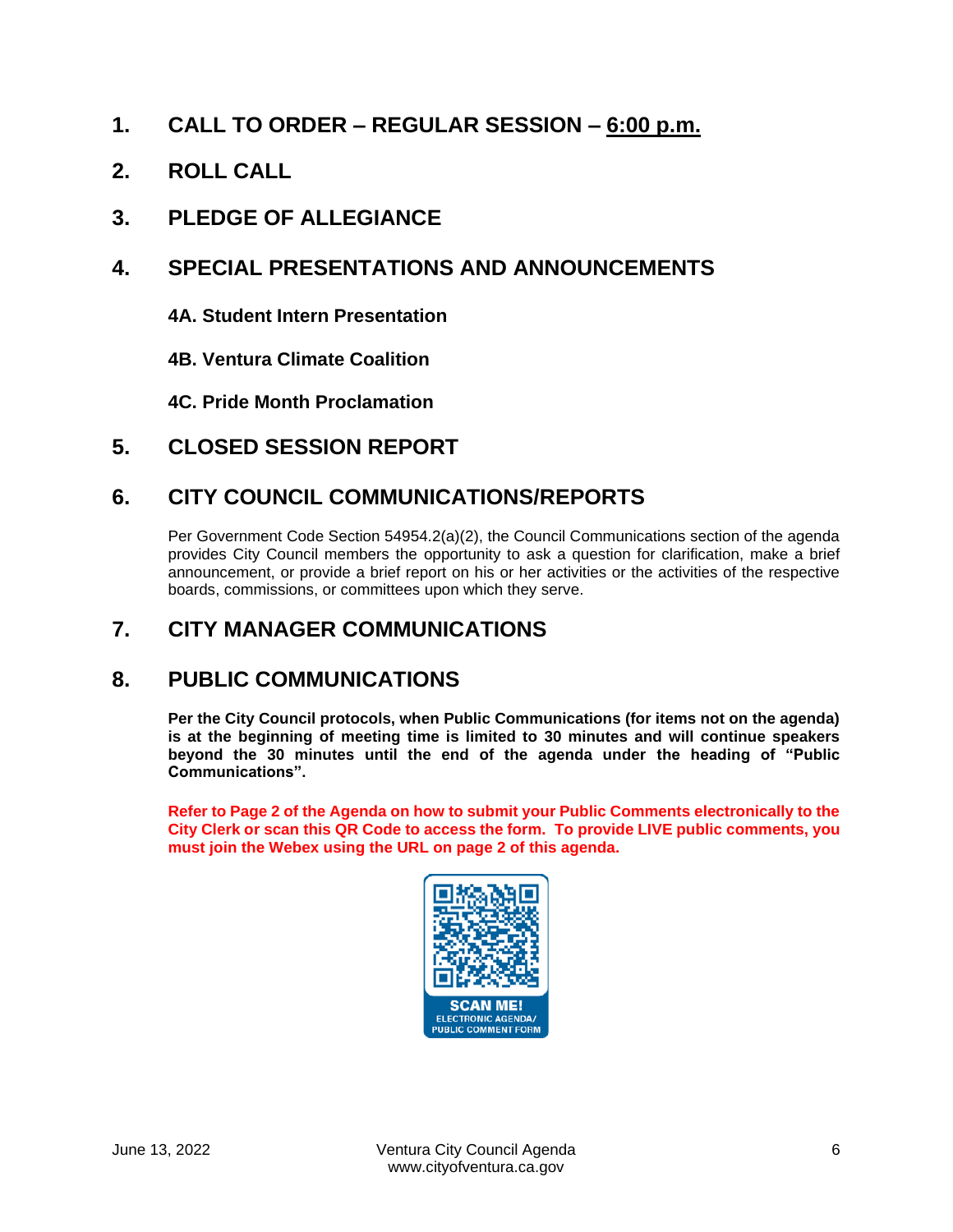## **9. CONSENT ITEMS**

Matters appearing on the Consent Calendar are expected to be non-controversial and will be acted upon by City Council at one time without discussion unless a Councilmember, the Administration, or a member of the public requests an opportunity to address any given item. Items removed from the Consent Calendar will be discussed at the beginning of the Formal Items. Approval by the City Council of Consent Items means the recommendation of the Administration is approved along with the terms and conditions described in the Administrative Report.

#### **9A. Move all resolutions and ordinances presented tonight be deemed read by title only and all further reading be waived.**

**9B. [Request for Authorization to Amend Outside Counsel Services](https://www.cityofventura.ca.gov/DocumentCenter/View/31891/9B)  [Agreement with the Law Firm of Nossaman, LLP](https://www.cityofventura.ca.gov/DocumentCenter/View/31891/9B)**

Staff: Andy Heglund, City Attorney

#### RECOMMENDATION

Authorize the City Attorney to enter into an amended legal services agreement with Nossaman, LLP for legal services regarding compliance with the Consent Decrees and the National Pollutant Discharge Elimination System permit, and obtaining other regulatory permits, in an amount not to exceed an additional \$279,000 to continue representation of the City.

#### **9C. [Downtown Ventura Property-Based Business Improvement District](https://www.cityofventura.ca.gov/DocumentCenter/View/31892/9C)  [Annual Assessment Renewal for its 2023 Fiscal Year](https://www.cityofventura.ca.gov/DocumentCenter/View/31892/9C)**

Staff: Alex D. McIntyre, City Manager

#### RECOMMENDATION

Adopt a Resolution approving the Annual Streets & Highway Report readopting the Downtown Ventura Property-Based Improvement District annual assessments, and levying assessments pursuant to the Property and Business Improvement District Law of 1994. Resolution titled:

> "A RESOLUTION OF THE CITY COUNCIL OF THE CITY OF SAN BUENAVENTURA, CALIFORNIA, APPROVAL OF THE OWNERS' ASSOCIATION'S REPORT AND READOPTING THE DOWNTOWN VENTURA PROPERTY-BASED IMPROVEMENT DISTRICT FISCAL YEAR 2022/2023 ASSESSMENT AND LEVYING ASSESSMENTS PURSUANT TO THE PROPERTY AND BUSINESS IMPROVEMENT DISTRICT LAW OF 1994"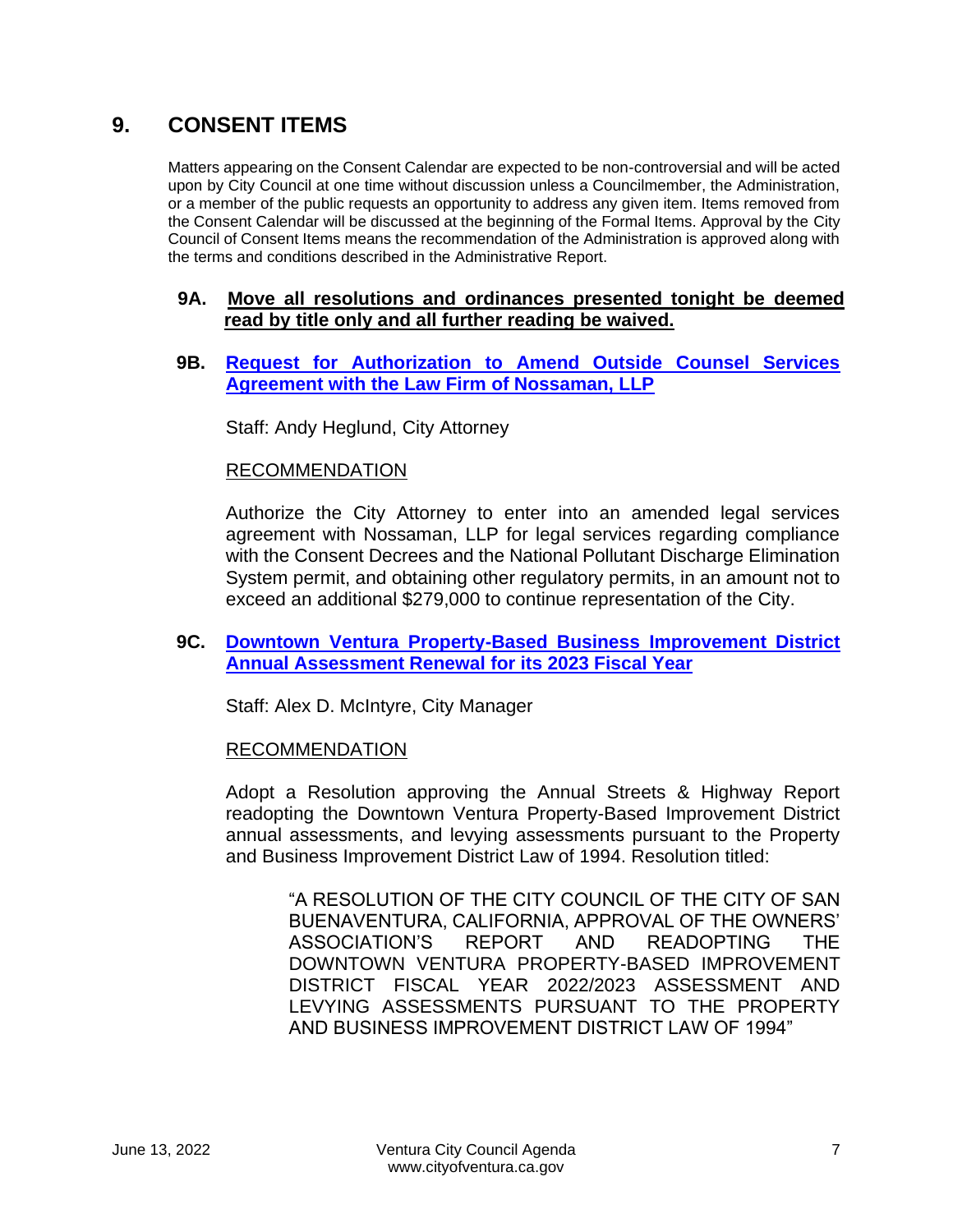#### **9D. Fiscal Year 2022 – [2023 Annual Statement of Investment Policy](https://www.cityofventura.ca.gov/DocumentCenter/View/31893/9D)**

Staff: Michael Coon, Chief Financial Officer

#### RECOMMENDATION

Adopt a Resolution acknowledging receipt and filing of the City's Fiscal Year 2022 – 2023 Statement of Investment Policy, Resolution titled:

"A RESOLUTION OF THE CITY COUNCIL OF THE CITY OF SAN BUENAVENTURA, CALIFORNIA, ACKNOWLEDGING RECEIPT AND FILING OF THE CITY'S FISCAL YEAR 2022-2023 STATEMENT OF INVESTMENT POLICY"

#### **9E. [First Amendment to Professional Services Agreement with Park](https://www.cityofventura.ca.gov/DocumentCenter/View/31894/9E)  Consulting Group [for System Enhancements](https://www.cityofventura.ca.gov/DocumentCenter/View/31894/9E)**

Staff: Mitchell Cameron, Chief Technology Officer

#### RECOMMENDATION

Approve and authorize the Mayor to execute the First Amendment to Professional Services Agreement with Park Consulting Group increasing the contract amount for a new total not-to-exceed amount of \$359,500 over the term of the existing contract, which expires on 12/31/2024.

#### **9F. [Amendment to Parking Space Marking Ordinance](https://www.cityofventura.ca.gov/DocumentCenter/View/31895/9F)**

Staff: Darin Schindler, Chief of Police

#### RECOMMENDATION

a. Introduce and approve the first reading of the ordinance, title as follows:

"AN ORDINANCE OF THE CITY COUNCIL OF THE CITY OF SAN BUENAVENTURA, CALIFORNIA, AMENDING SECTION 16.110.010, 'DEFINITION OF WORDS AND PHRASES,' AND SECTION 16.215.060, 'PARKING SPACE MARKINGS,' OF THE SAN BUENAVENTURA MUNICIPAL CODE"

b. Set the Ordinance for the second reading.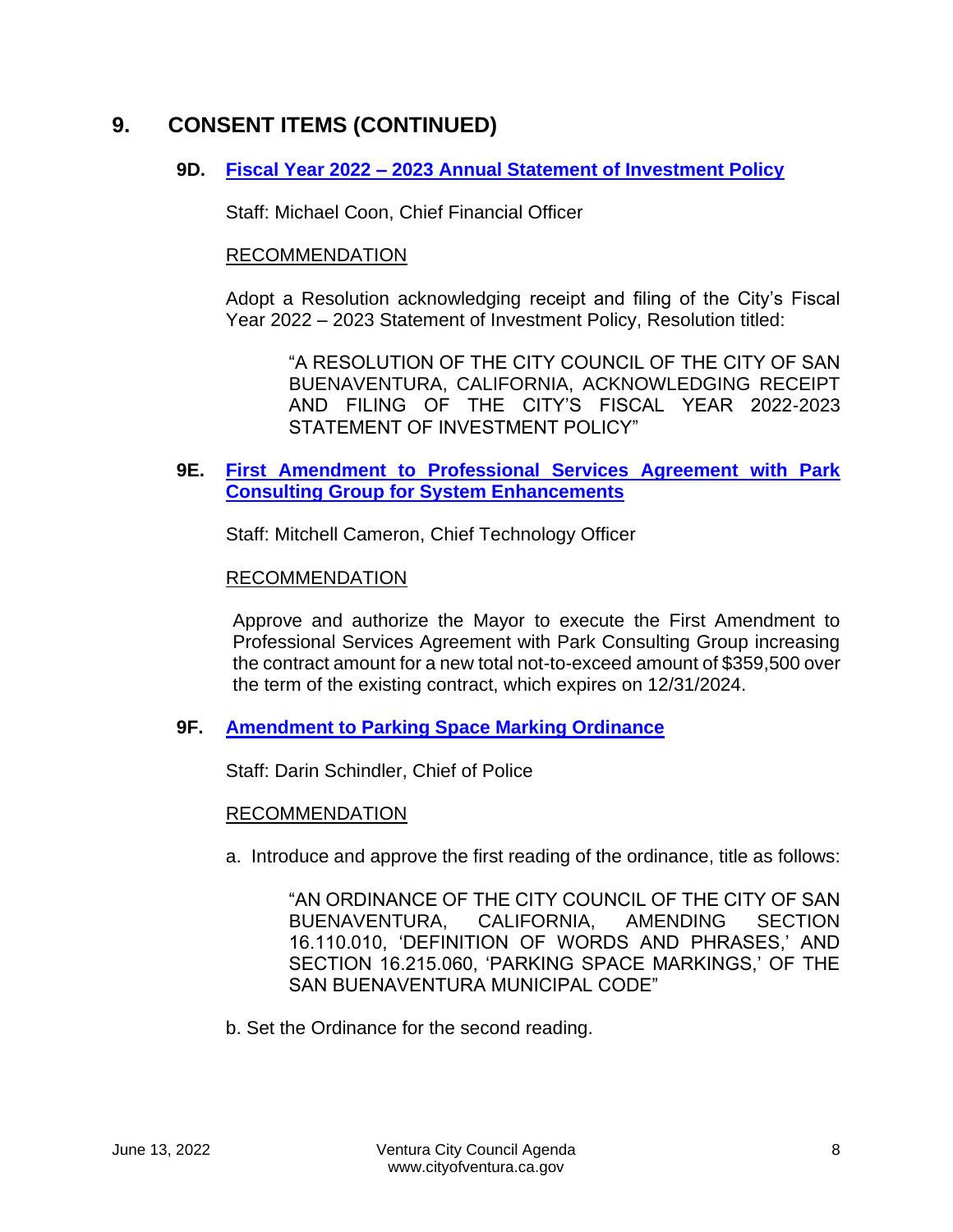#### **9G. Ordinance for Second Reading - [An Ordinance of the City Council of](https://www.cityofventura.ca.gov/DocumentCenter/View/31896/9G)  [the City of San Buenaventura, California, Adopting a Military](https://www.cityofventura.ca.gov/DocumentCenter/View/31896/9G)  [Equipment Use Policy](https://www.cityofventura.ca.gov/DocumentCenter/View/31896/9G)**

Staff: Alex D. McIntyre, City Manager

#### RECOMMENDATION

Waive the second reading in full and adopt the Ordinance of the City Council of the City of San Buenaventura, California, adopting a Military Equipment Use Policy.

#### **9H. [Lifeguard Services with the California State Department of Parks and](https://www.cityofventura.ca.gov/DocumentCenter/View/31897/9H)  [Recreation](https://www.cityofventura.ca.gov/DocumentCenter/View/31897/9H)**

Staff: Nancy O'Connor, Parks and Recreation Director

#### RECOMMENDATION

- a. Authorize the Mayor to execute a second amendment to the General Services Agreement No. 2020-029 that begins July 1, 2022, and concludes June 30, 2023, with the California State Department of Parks and Recreation for lifeguard services at Ventura Pier Beach and Marina Park Beach for a total amount not to exceed \$170,000. The total not to exceed amount over three fiscal years is \$470,000.
- b. Authorize the Mayor to execute Amendments for General Services Agreement No. 2020-029 with the California State Department of Parks and Recreation not-to-exceed \$834,000 during the total duration of the 5-year contract, pursuant to Section 4.600.200 of the Municipal Code.

#### **9I. [Consideration of the Second Amendment to Professional Services](https://www.cityofventura.ca.gov/DocumentCenter/View/31904/9I)  [Agreement 2016-011 with Cannon Corporation for Design Services on](https://www.cityofventura.ca.gov/DocumentCenter/View/31904/9I)  Project 97923 – [Mound Well No. 2](https://www.cityofventura.ca.gov/DocumentCenter/View/31904/9I)**

Staff: Phillip Nelson, Public Works Director

#### RECOMMENDATION

Approve and authorize the Mayor to execute the second amendment to Professional Services Agreement 2016-011 with Cannon Corporation to extend the term of the Agreement to June 30, 2023.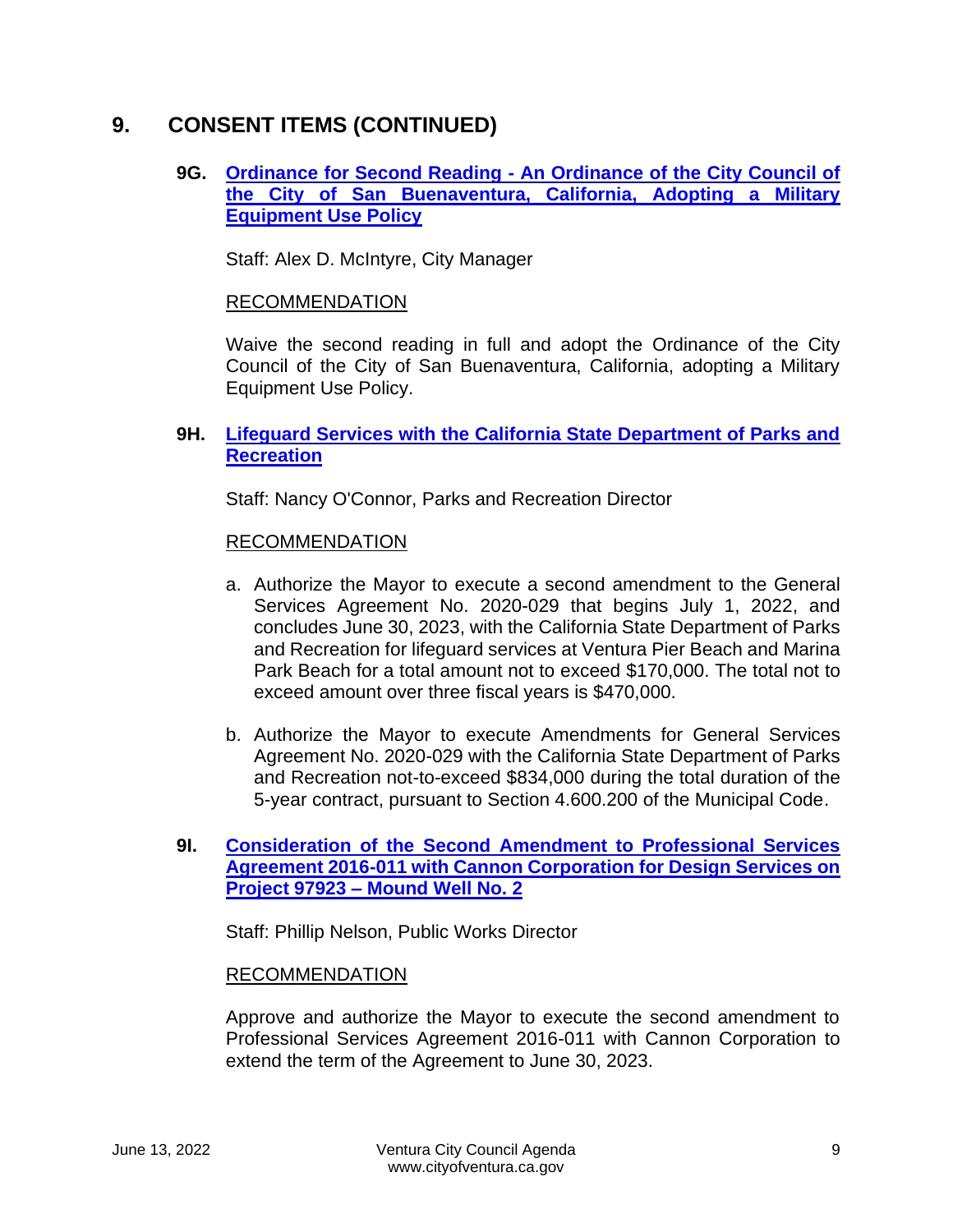#### **9J. [Approval to Apply for Caltrans Active Transportation Grant](https://www.cityofventura.ca.gov/DocumentCenter/View/31898/9J)**

Staff: Phillip Nelson, Public Works Director

#### RECOMMENDATION

- a. Authorize the City Manager, or designee, to apply for and accept grant funds from the California Department of Transportation for the purpose of the Active Transportation Project.
- b. Authorize the City Manager or designee, to act as agent for the City to conduct all negotiations and execute and submit all documents, including, without limitation, applications, agreements, amendments, and billing statements that may be necessary to accept the grant and complete the project.
- c. Upon receipt of grant award, authorize the Finance Department to increase General Grant and Categorical Fund appropriations and revenues in the appropriate fiscal year(s), project(s) and account(s) for use as provided in the grants.
- **9K. [Consideration of the First Amendment to Professional Services](https://www.cityofventura.ca.gov/DocumentCenter/View/31907/9K)  [Agreement 2022-079 with JAMB Services Inc. for Job Order Contract](https://www.cityofventura.ca.gov/DocumentCenter/View/31907/9K)  [Project Management and Construction Services](https://www.cityofventura.ca.gov/DocumentCenter/View/31907/9K)**

Staff: Phillip Nelson, Public Works Director

#### RECOMMENDATION

- a. Approve and authorize the Mayor to execute the First amendment to Professional Services Agreement 2022-079 with JAMB Services Inc. in the amount of \$20,000 for a new contract total of \$80,000 and a contract completion date of June 30, 2023.
- b. Authorize the Public Works Director or designee to execute future amendments to subject agreement up to a total maximum contingency of \$5,000 for a total not to exceed contract amount of \$85,000 and a total time extension of 180 calendar days.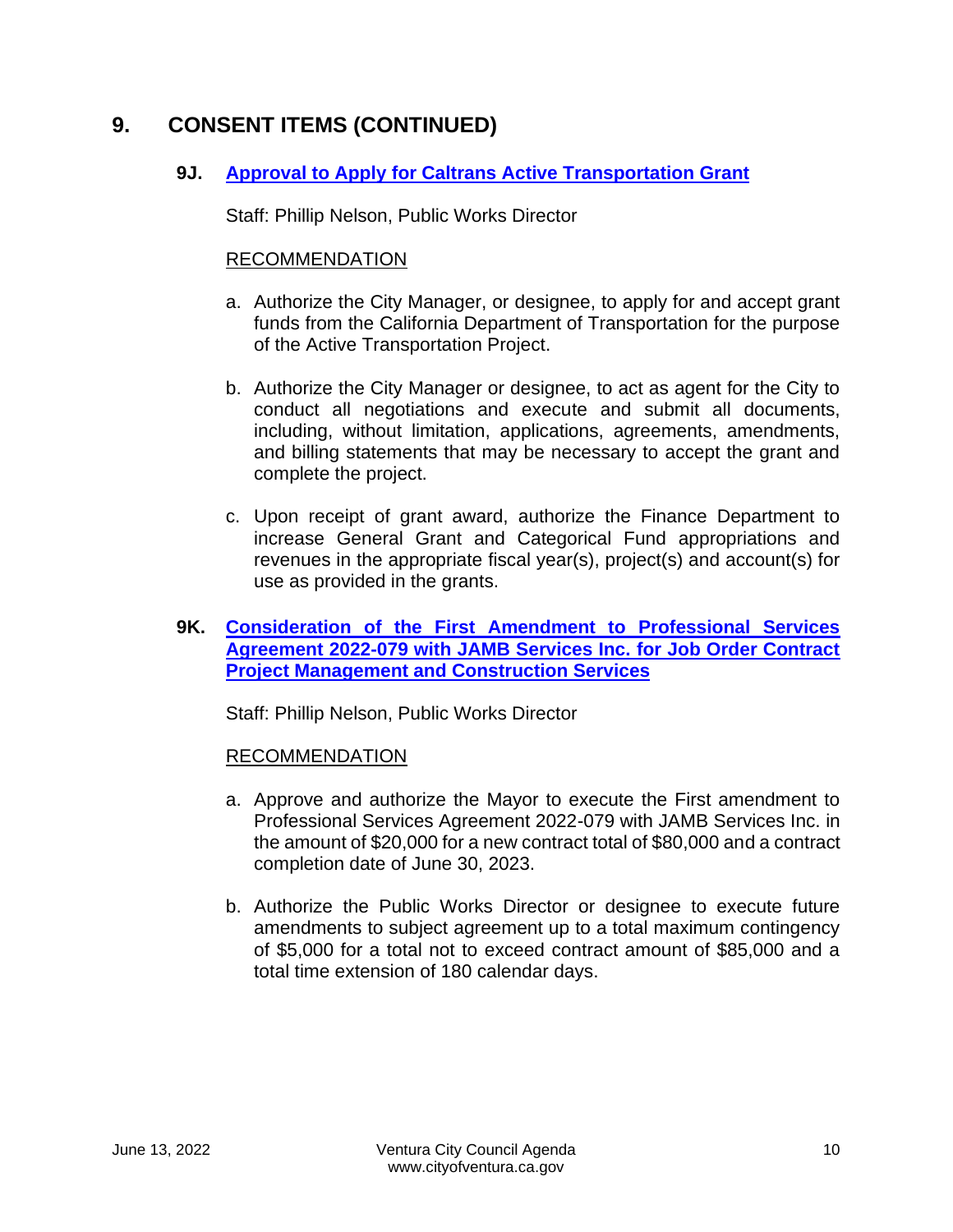#### **9L. [Public Art Ordinance Extension of Contribution Suspension for Water](https://www.cityofventura.ca.gov/DocumentCenter/View/31899/9L)  [and Wastewater Capital Projects](https://www.cityofventura.ca.gov/DocumentCenter/View/31899/9L)**

Staff: Gina Dorrington, Ventura Water General Manager

#### RECOMMENDATION

- a. Find that enactment of the Ordinance is exempt from the California Environmental Quality Act pursuant to Section 15061(b)(3) of Title 14 of the California Code of Regulations because its enactment implements an administrative process that will not foreseeably result in construction activities or other physical activities, either directly or indirectly.
- b. Introduce and waive the first reading of an Ordinance extending the suspension of contribution from the Water and Wastewater Enterprise Funds to the Public Art Fund for a period of not more than four years. Ordinance titled:

"AN ORDINANCE OF THE COUNCIL OF THE CITY OF SAN BUENAVENTURA, CALIFORNIA, SUSPENDING CONTRIBUTIONS FROM THE WATER AND WASTEWATER FUNDS TO THE PUBLIC ART FUND FOR AN ADDITIONAL PERIOD OF FOUR YEARS"

c. Set the Ordinance for a second reading and adoption at the June 27, 2022 City Council meeting.

#### **9M. [Resolution to Approve the State Water Project Multi-Year Transfer](https://www.cityofventura.ca.gov/DocumentCenter/View/31900/9M)  [Agreement with San Gorgonio Pass Water Agency](https://www.cityofventura.ca.gov/DocumentCenter/View/31900/9M)**

Staff: Gina Dorrington, Ventura Water General Manager

#### RECOMMENDATION

Adopt a Resolution authorizing the multi-year transfer of the City's State Water Project Allocation to San Gorgonio Pass Water Agency. Resolution titled:

"A RESOLUTION OF THE CITY COUNCIL OF THE CITY OF SAN BUENAVENTURA, CALIFORNIA, APPROVING THE MULTI-YEAR TRANSFER OF A PORTION OF THE CITY'S STATE WATER PROJECT TABLE A WATER SUPPLY TO SAN GORGONIO PASS WATER AGENCY"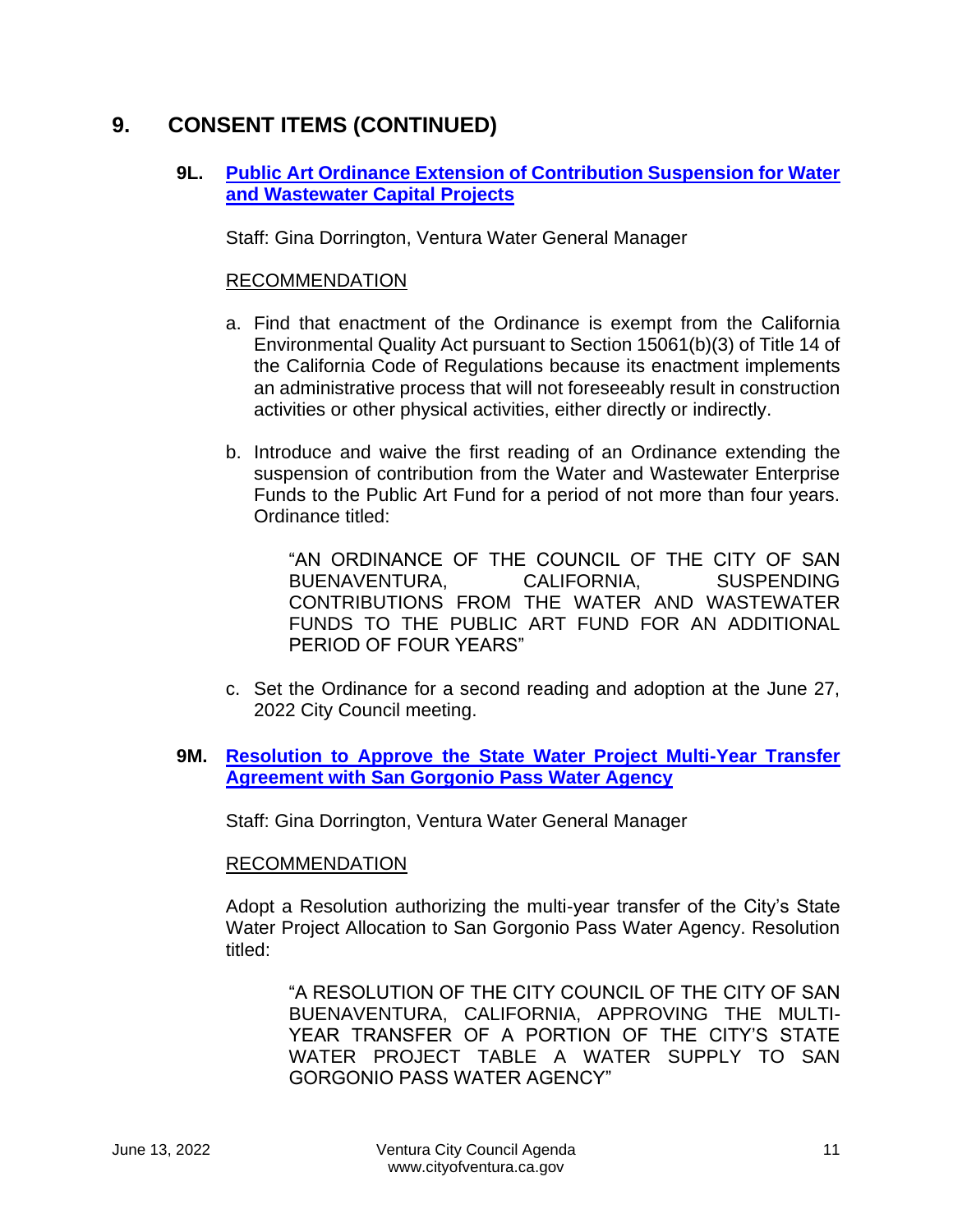**9N. [Consideration of an Amendment to](https://www.cityofventura.ca.gov/DocumentCenter/View/31927/9N) Resolution No. 2021-030 [Requesting Further Review by State Agencies of the Soils Cleanup](https://www.cityofventura.ca.gov/DocumentCenter/View/31927/9N)  [and Modernization Project for Southern California Gas Company's](https://www.cityofventura.ca.gov/DocumentCenter/View/31927/9N)  [Compressor Site Located at 1555 North Olive Street](https://www.cityofventura.ca.gov/DocumentCenter/View/31927/9N)**

Staff: Andy Heglund, City Attorney

#### RECOMMENDATION

a. Adopt an Amendment to Resolution No. 2021-030, title as follows:

"AN AMENDMENT TO RESOLUTION NO. 2021-030 OF THE CITY COUNCIL OF THE CITY OF SAN BUENAVENTURA, CALIFORNIA, URGING THE PUBLIC UTILITIES COMMISSION, THE STATE DEPARTMENT OF TOXIC SUBSTANCES CONTROL, AND OTHER STATE AGENCIES TO MAKE A FULL AND COMPLETE REVIEW OF THE ENVIRONMENTAL, HEALTH, AND SAFETY ISSUES ASSOCIATED WITH THE SOUTHERN CALIFORNIA GAS COMPANY'S COMPRESSOR SITE LOCATED WITHIN THE CITY"

## **12. PUBLIC HEARING ITEMS**

**12A. [Conduct a Public Hearing and Consider Adoption of a Streamlining](https://www.cityofventura.ca.gov/DocumentCenter/View/31901/12A)  [Ordinance in the Coastal Zone](https://www.cityofventura.ca.gov/DocumentCenter/View/31901/12A)**

Staff: Peter Gilli, Community Development Director

#### RECOMMENDATION

a. Conduct a Public Hearing.

b. Determine that the condensed streamlining Ordinance is exempt from the California Environmental Quality Act (CEQA) under CEQA Guideline Section 15061(b)(3), because the modification to the development review process could not have a significant effect on the environment.

c. Introduce and approve the first reading of the Ordinance, titled as follows:

"AN ORDINANCE OF THE CITY COUNCIL OF SAN BUENAVENTURA, CALIFORNIA, ADDING SECTION 24.105.300, "STREAMLINING PROCEDURES," TO IMPLEMENT THE STREAMLINING OF THE DEVELOPMENT PROCESS IN THE COASTAL ZONE"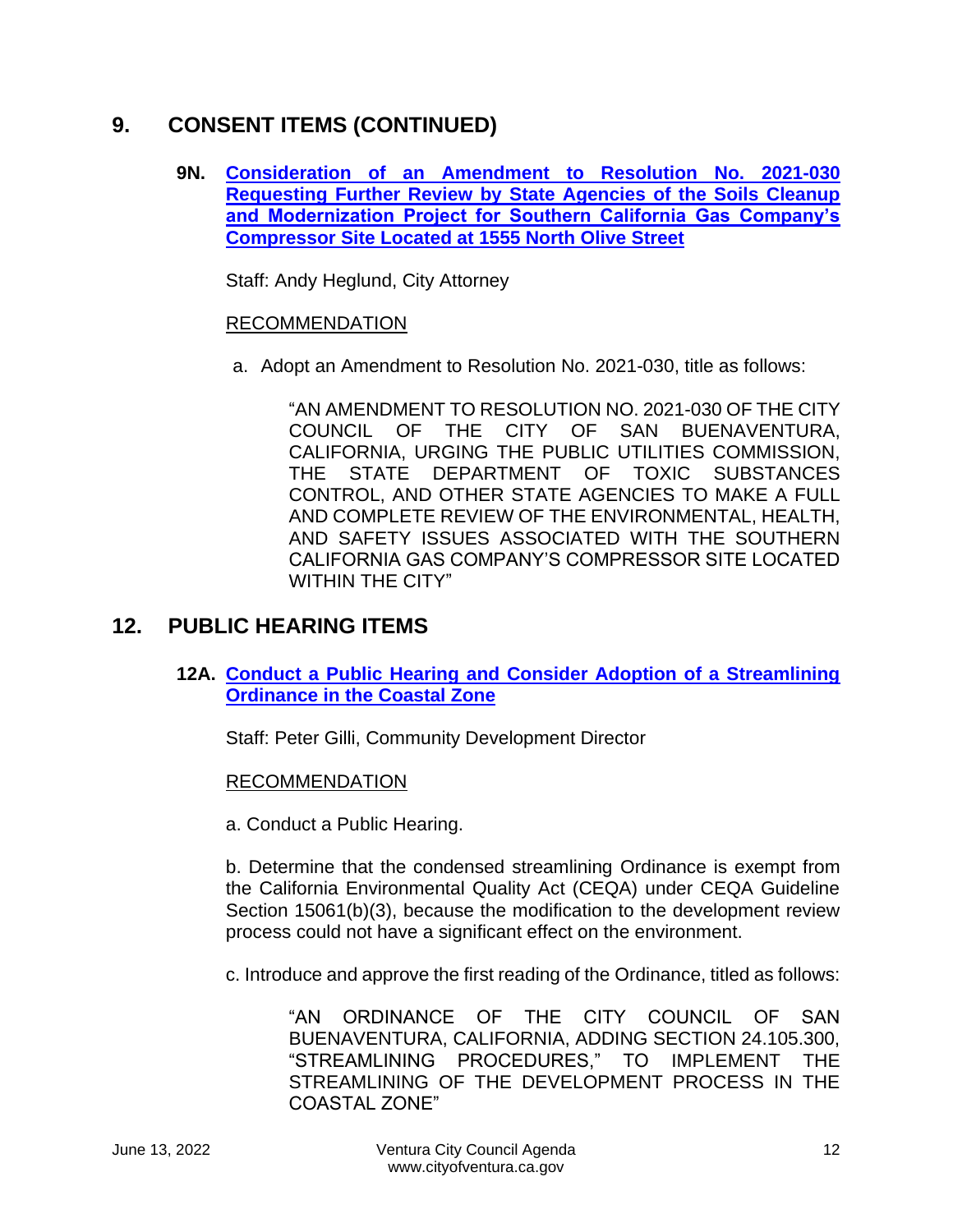## **12. PUBLIC HEARING ITEMS (CONTINUED)**

d. Set the second reading and adoption of this Ordinance at the City Council meeting on June 27, 2022.

**12B. [Conduct a Public Hearing and Consider Adoption of a Resolution](https://www.cityofventura.ca.gov/DocumentCenter/View/31902/12B)  [Concurring in the Transfer of a Portion of the County's Property Tax](https://www.cityofventura.ca.gov/DocumentCenter/View/31902/12B)  [Revenues to the City for the Areas in which the Former Montalvo](https://www.cityofventura.ca.gov/DocumentCenter/View/31902/12B)  [Community Services District Provided Services](https://www.cityofventura.ca.gov/DocumentCenter/View/31902/12B)**

Staff: Michael Coon, Chief Financial Officer

#### RECOMMENDATION

a. Conduct a public hearing and adopt a Resolution concurring in the transfer of a portion of the County's property tax revenues to the City for the Tax Rate Areas in which the former Montalvo Community Services District provided services effective for Fiscal Year 2022 – 2023:

"A RESOLUTION OF THE CITY COUNCIL OF THE CITY OF SAN BUENAVENTURA, CALIFORNIA, CONCRING IN THE TRANSFER OF A PORTION OF THE COUNTY'S PROPERTY TAX REVENUES TO THE CITY OF SAN BUENAVENTURA"

b. Accept a payment in the amount of \$343,406 from Ventura County, which equals the amount of property tax revenue transferred in Fiscal Year 2021 – 2022 to the County of Ventura as a result of the dissolution of the Montalvo Community Services District.

#### **12C. [Conduct a Public Hearing and Consider a Resolution for Fiscal Year](https://www.cityofventura.ca.gov/DocumentCenter/View/31905/12C)  2022 – [2023 Operating and Capital Improvement Budget and Salary](https://www.cityofventura.ca.gov/DocumentCenter/View/31905/12C)  [Resolutions for Fiscal Year 2022 –](https://www.cityofventura.ca.gov/DocumentCenter/View/31905/12C) 2023**

Staff: Michael Coon, Chief Financial Officer

#### RECOMMENDATION

- a. Conduct a Public Hearing on the Fiscal Year 2022 2023 Operating and Capital Improvement Budget.
- b. Adopt a Resolution providing for approval of the Operating Budget and Capital Improvement Budget for Fiscal Year 2022 – 2023; and, establishing Appropriations Limits in accordance with Article XIII B of the California Constitution, along with any changes authorized by the City Council after concluding the public hearing on the Fiscal Year 2022 – 2023 Operating and Capital Improvement Budget. Resolution titled: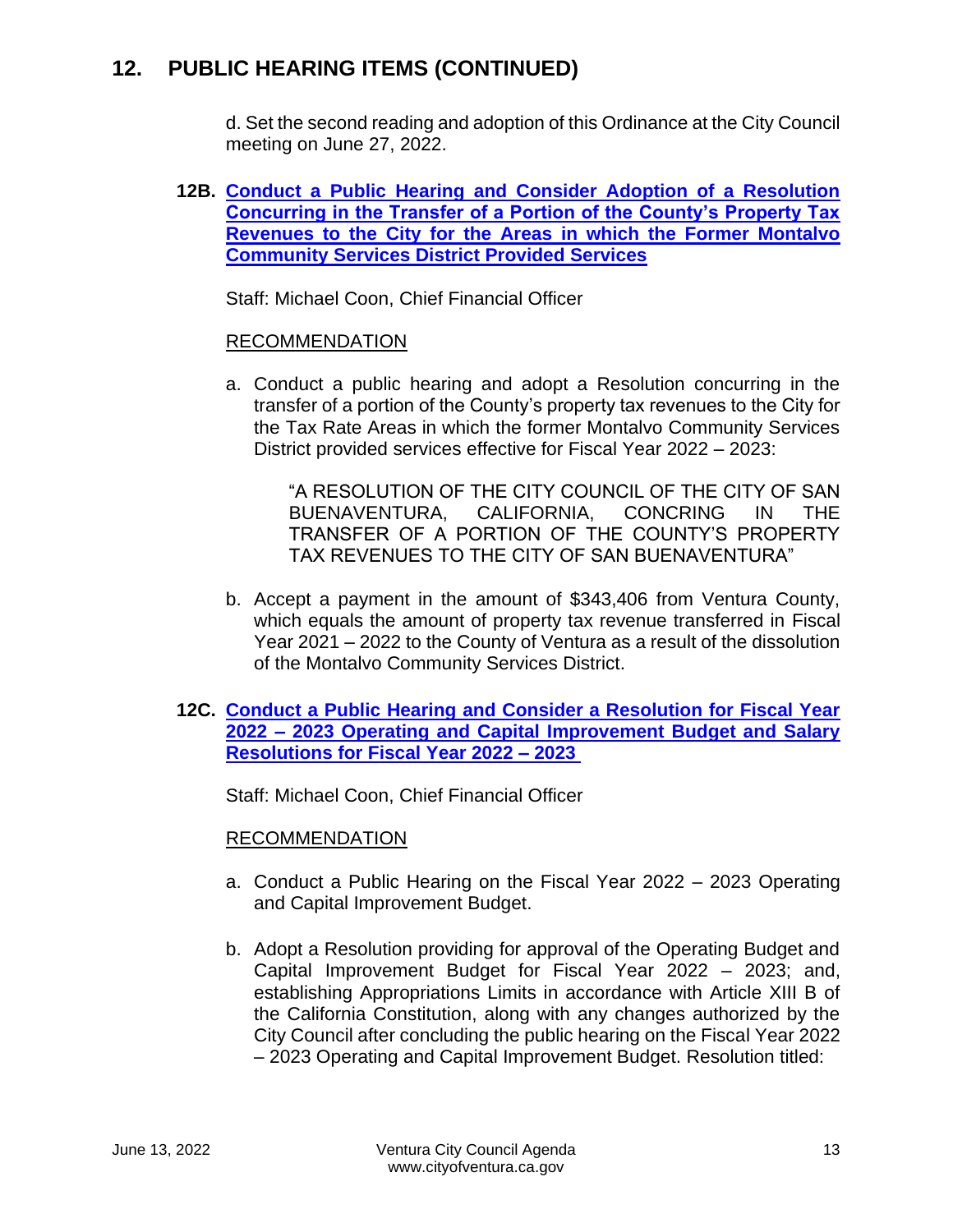## **12. PUBLIC HEARING ITEMS (CONTINUED)**

"A RESOLUTION OF THE CITY COUNCIL OF THE CITY OF SAN BUENAVENTURA, CALIFORNIA, ADOPTING THE OPERATING BUDGET AND CAPITAL IMPROVEMENT BUDGET FOR FISCAL YEAR 2022-23 AND ESTABLISHING ANNUAL APPROPRIATION LIMITS REQUIRED BY ARTICLE XIII B OF THE CALIFORNIA CONSTITUTION"

- c. Approve the FY 2022 2023 Financial Polices
- d. Adopt a Resolution Providing for a Systematic Classification of Positions and a Standardization of Salaries for General Employees of the City of San Buenaventura (Salary Resolution) as of June 25, 2022 and previously approved actions for Service Employees International Union, Local 721. Resolution titled:

"A RESOLUTION OF THE COUNCIL OF THE CITY OF SAN BUENAVENTURA PROVIDING FOR A SYSTEMATIC CLASSIFICATION OF POSITIONS AND A STANDARDIZATION OF SALARIES OF GENERAL UNIT EMPLOYEES OF THE CITY OF SAN BUENAVENTURA AS OF JUNE 25, 2022"

e. Adopt a Resolution Providing for a Systematic Classification of Positions and a Standardization of Salaries for Professional Employees for the City (Salary Resolution) as of June 25, 2022 and previously approved actions for Service Employees International Union, Local 721. Resolution titled:

> "A RESOLUTION OF THE COUNCIL OF THE CITY OF SAN BUENAVENTURA PROVIDING FOR A SYSTEMATIC CLASSIFICATION OF POSITIONS AND A STANDARDIZATION OF SALARIES OF PROFESSIONAL UNIT EMPLOYEES OF THE CITY OF SAN BUENAVENTURA AS OF JUNE 25, 2022"

f. Adopt a Resolution Providing for a Systematic Classification of Positions and a Standardization of Salaries for Supervisory Employees of the City of San Buenaventura (Salary Resolution) as of June 25, 2022 and previously approved actions for Service Employees International Union, Local 721. Resolution titled:

> "A RESOLUTION OF THE COUNCIL OF THE CITY OF SAN BUENAVENTURA PROVIDING FOR A SYSTEMATIC CLASSIFICATION OF POSITIONS AND A STANDARDIZATION OF SALARIES OF SUPERVISORY UNIT EMPLOYEES OF THE CITY OF SAN BUENAVENTURA AS OF JUNE 25, 2022"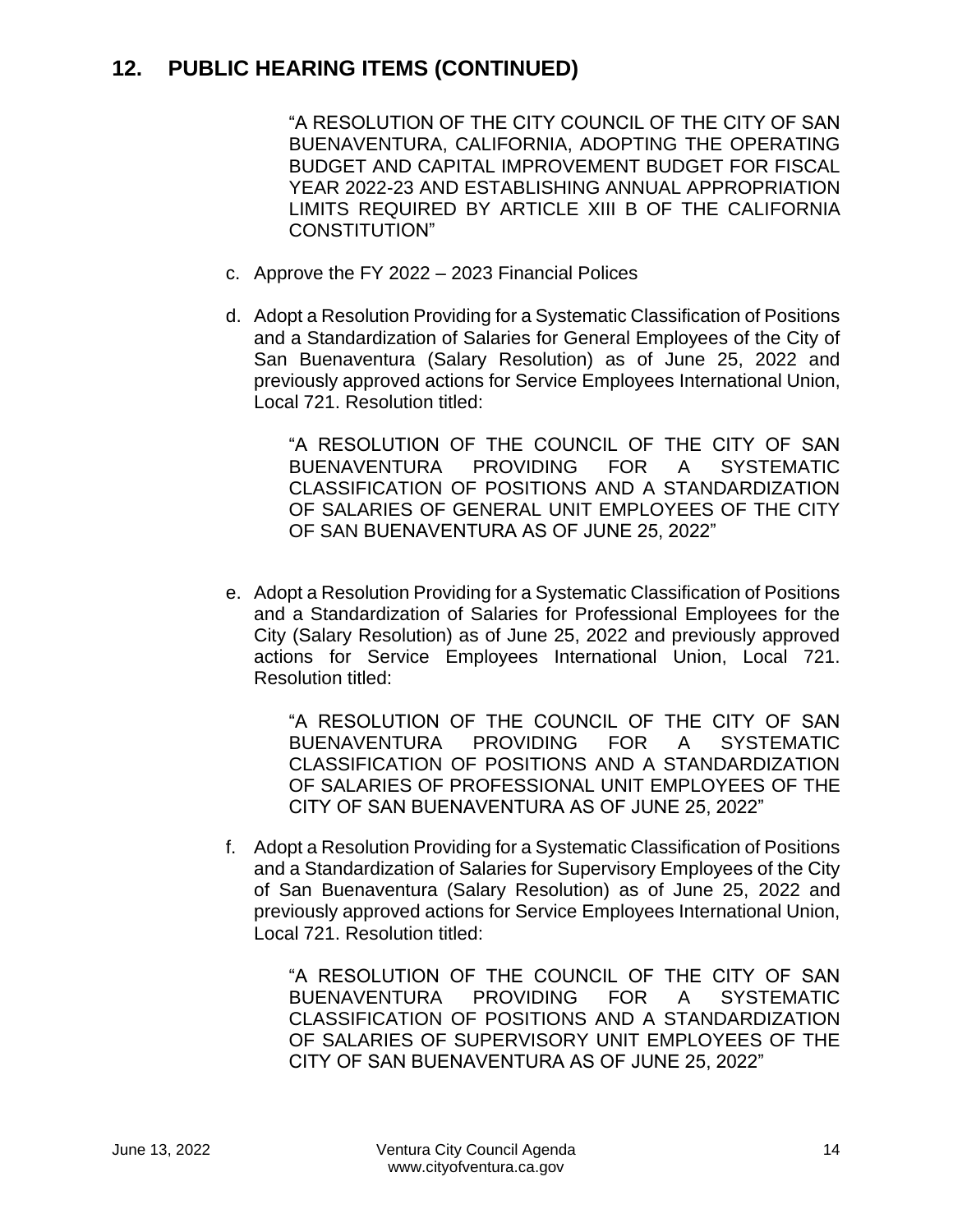## **12. PUBLIC HEARING ITEMS (CONTINUED)**

g. Adopt a Resolution Providing for a Systematic Classification of Positions and a Standardization of Salaries of Certain Paid Officers and Employees of the City of San Buenaventura as of June 25, 2022 and previously approved actions. Resolution titled:

> "A RESOLUTION OF THE COUNCIL OF THE CITY OF SAN BUENAVENTURA PROVIDING FOR A SYSTEMATIC CLASSIFICATION OF POSITIONS AND A STANDARDIZATION OF SALARIES OF CERTAIN PAID OFFICERS AND EMPLOYEES OF THE CITY OF SAN BUENAVENTURA AS OF JUNE 25, 2022"

#### **12D. [Approval of the Street Lighting District No. 36 -](https://www.cityofventura.ca.gov/DocumentCenter/View/31906/12D) Fiscal Year 2022 – 2023 [Annual Assessment Rate](https://www.cityofventura.ca.gov/DocumentCenter/View/31906/12D)**

Staff: Phillip Nelson, Public Works Director

#### RECOMMENDATION

- a. Conduct a Public Hearing on the rate of fees for Street Lighting District 36.
- b. Adopt a Resolution that continues the assessments at the current rate within Street Lighting District No. 36 for Fiscal Year 2022-2023, pursuant to the Street Lighting Act of 1919. Resolution titled:

"A RESOLUTION OF THE CITY COUNCIL OF THE CITY OF SAN BUENAVENTURA, CALIFORNIA, LEVYING ASSESSMENTS WITHIN STREET LIGHTING DISTRICT NO. 36 FOR THE 2022/2023 FISCAL YEAR"

## **13. FORMAL ITEMS**

**13A. [Consideration of Resolutions Calling the November 8, 2022](https://www.cityofventura.ca.gov/DocumentCenter/View/31903/13A) General [Municipal Election for four Councilmembers](https://www.cityofventura.ca.gov/DocumentCenter/View/31903/13A)**

Staff: Michael B. MacDonald, City Clerk

#### RECOMMENDATION

a. Adopt a Resolution calling for the holding of a General Municipal Election on Tuesday, November 8, 2022, for the Election of Certain Officers, four City Councilmembers (Districts 1 ,4, 5, and 6), as required by the provisions of the Charter and Municipal Code.